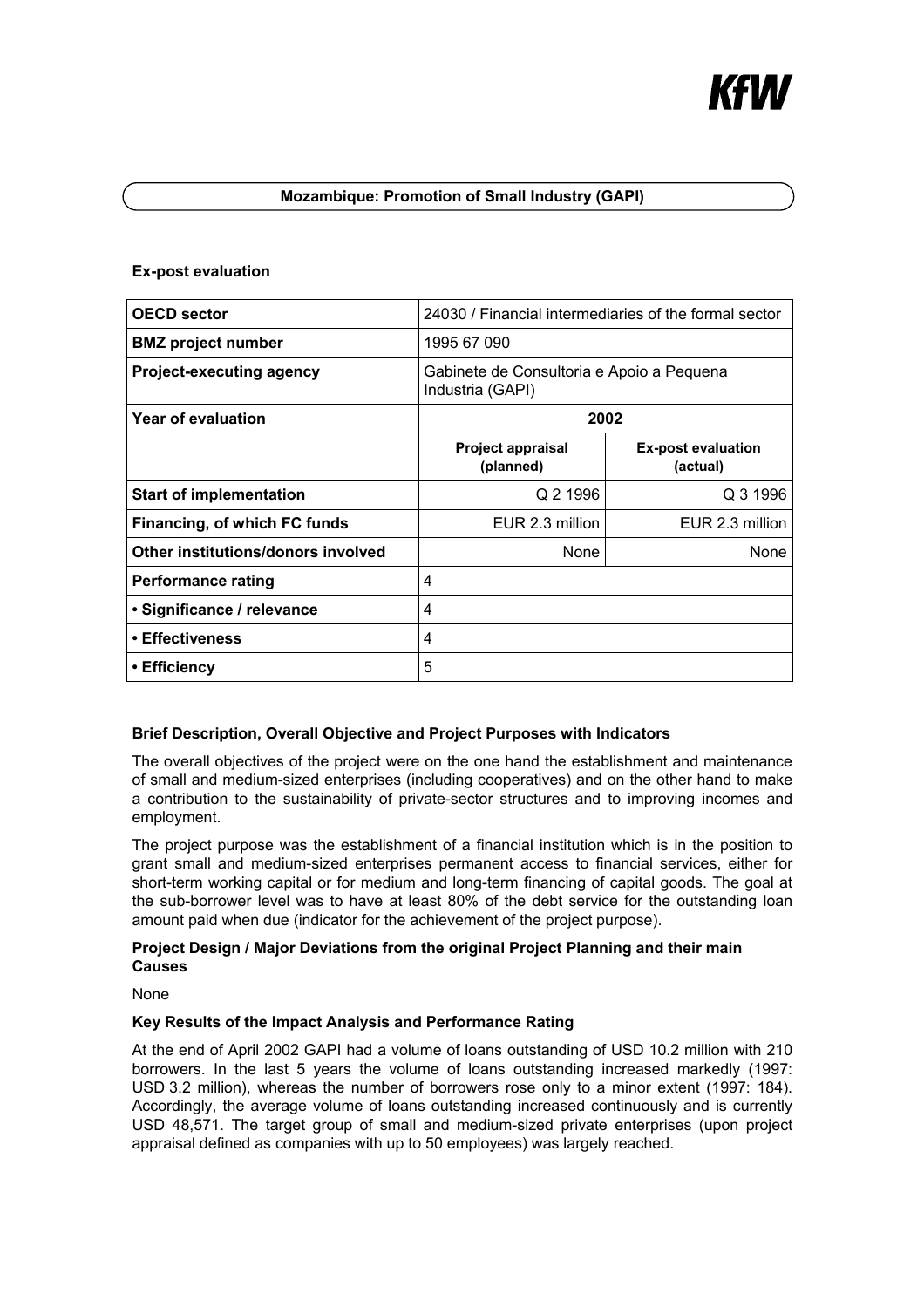Despite the relatively low number of borrowers GAPI has considerable difficulties with the administration of its loan portfolio, due to the serious institutional deficiencies in particular in the areas of information systems, organizational and ownership structure and credit technology. The institutional problems result in operative inefficiencies and an insufficient quality of the loan portfolio. Since 1998 the repayment rate (repayments received in relation to repayments due in a given period) has been 81%. This means that formally the target indicator has been achieved. However, this rate does not take into account that over many years a significant share of nonperforming loans (about 20% of annual disbursements) have been rescheduled. For this reason the actual repayment rate is estimated to be lower than the requested 80%. In addition, the repayment rate is of little significance. Much more reliable is the item "portfolio at risk", which, however, GAPI usually does not calculate. According to information collected by GAPI and by KfW the portfolio at risk (measured by the risky loan portfolio outstanding and overdue for more than 90 days in relation to the total outstanding loans) is 50%. A quarter of these loans have been in default for more than one year. Even taking into account that with its focus on mediumterm financing of medium-sized companies GAPI is active in a segment that by its nature involves high risk, the level of defaulting loans is no longer acceptable by international and national comparison.

Despite its institutional deficiencies GAPI has been able to cover its operative costs, mainly due to the fact that GAPI is financed for the most part from grants and, thus, financial costs are low and are negligible. Moreover, GAPI bears no or little default risk for a part of the credit lines it manages. GAPI has no savings deposits and due to its cost and risk structure it is not in the position to refinance itself at market conditions in the interbank market. Thus, GAPI is completely dependent on favourable funding from international development institutions. Despite the funding costs converging on zero GAPI has so far not been able to maintain its equity capital in national currency in real terms. Since 1999 the equity capital has dropped from USD 3.5 million to USD 2.3 million at the end of 2001.

According to GAPI the intended non-monetary results of the project were achieved and, thus, the overall objective was reached. GAPI reports that most of the loans extended contributed to expanding the companies' production and to increasing returns. According to GAPI calculations, on average 14.9 jobs were created per loan. However, in view of the deficient credit analysis and the inadequate monitoring by GAPI the intended positive effects have generally to be viewed with reservations. For instance, the data provided on jobs created is based solely on projections made when the loan application was submitted.

Under the complementary measure carried out in the period from 1997 to 2000 GAPI implemented approx. 35 individual measures. Most of these measures were seminars on setting up and managing companies. In addition, feasibility studies, legal advice, loan-accompanying technical assistance as well as environmental impact analyses were implemented in individual cases. Short-term expert missions to improve GAPI's business procedures, especially those of the MIS, were also financed. Advisory measures were professionally prepared by GAPI and for the most part implemented by local experts with high quality.

In view of the project purpose entitled "establishment of a financial institution", the scope of the complementary measures, which were intended to give GAPI institutional support through institution building, was clearly too limited. This area should have been covered mainly by personnel support provided by the Friedrich-Ebert-Stiftung (FES). However, the FES has only limited know-how in the field of setting up financial institutions. Overall, the results of the measures were too short-lived. Since the end of 1999 GAPI has no longer received any support from full-time FES experts. With the few FC-financed measures in the field of institutional support it was not possible to remedy GAPI's institutional deficiencies detected during the project appraisal. In particular, it was not possible to improve the management information system.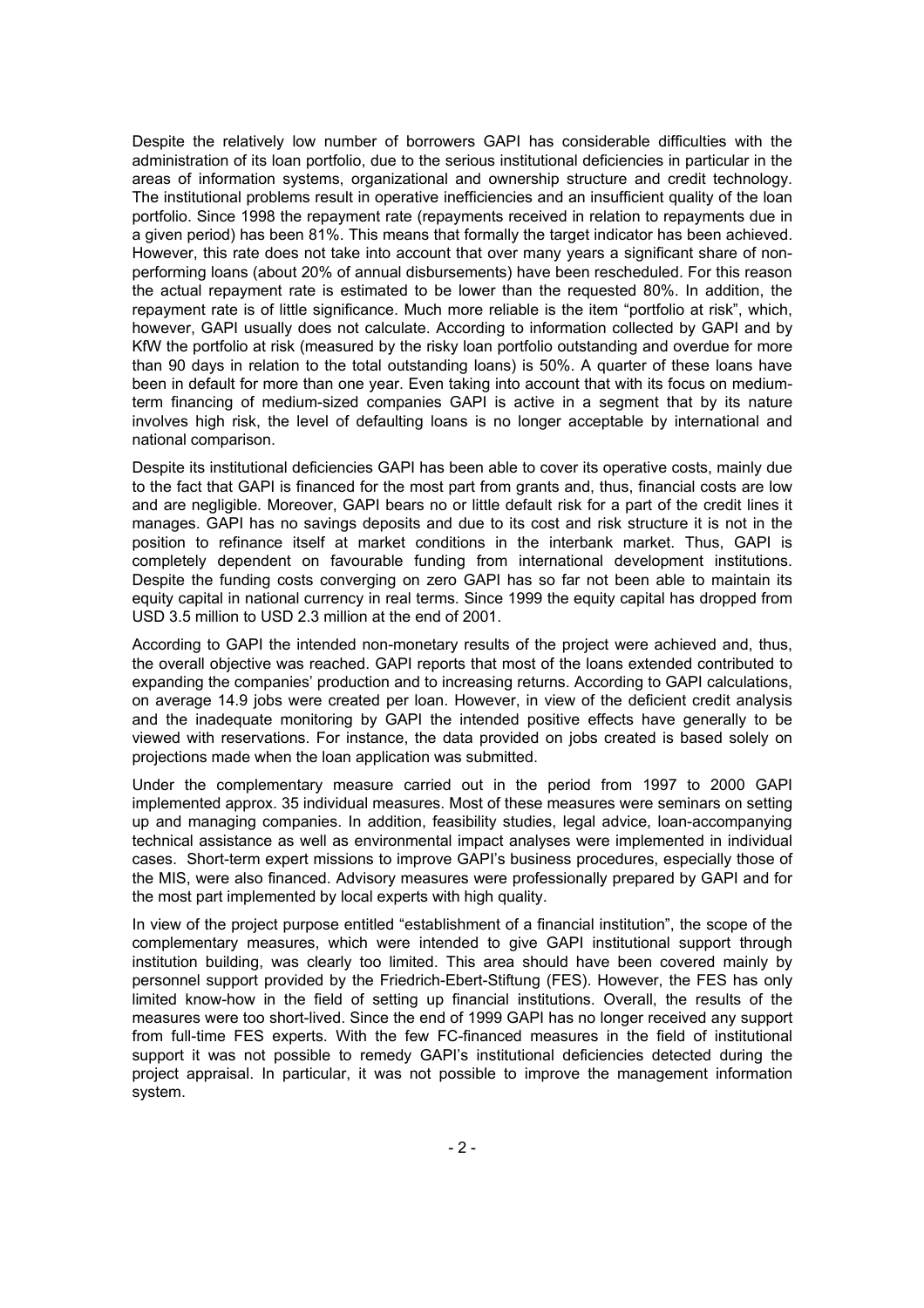In summary the project's developmental effects are as follows:

GAPI is a project-executing agency, which depends on the support of international development cooperation and which, despite receiving substantial support, owing to its institutional deficiencies has not been able to maintain the funds managed in real terms and to achieve financial sustainability. The project purpose was not achieved and the developmental effects of the project on the target group are mixed. As a result of the institutional problems the number of borrowers serviced by GAPI was increased only marginally in the last few years. Every year about 20% of the funds are used to finance companies not able or not willing to pay. As regards GAPI's impact on the financial system one can state that in the first few years of existence GAPI was the only supplier of medium-term SME loans at market conditions and made a very important contribution to deepening the financial system. However, this importance has decreased in the last few years. As a result of the growing competition from commercial and micro-banks, but partly also due to the low credit-worthiness of its customers, GAPI started to on-lend loans sometimes at subsidized interest rates. Owing to the inadequate credit technology, in particular the rather low degree of loan monitoring, GAPI tends to make it more difficult for market-oriented commercial banks to enter the segment of SME financing.

In a summarized assessment of all impacts and risks we have arrived at the following rating of the project's developmental effectiveness:

### Effectiveness:

The project purpose, i.e. the establishment of a sustainable financial institution, was not achieved. Therefore, we rate the project's **effectiveness overall as no longer sufficient**  (partial evaluation: **rating 4**).

### Relevance/significance:

The sector of small and in particular of medium-sized enterprises is of great importance for the economic development of Mozambique. The lack of access to medium and long-term loans continues to be a major obstacle to company growth. The overall developmental objectives with regard to the target group were achieved only to a limited extent and not on a sustained basis. Given the fact that lending is partly subsidized and credit monitoring is not sufficiently stringent the impact on the financial sector has to be judged critically. Thus, as regards the criterion of **relevance** / **significance** we rate the project overall as **no longer sufficient** (partial evaluation**: rating 4**).

### Efficiency:

Despite the funding costs converging on zero GAPI is not able to achieve a positive return on equity. Given an average loan size of almost USD 50,000 the ratio of operative costs to the average outstanding loan portfolio is very high at 12.8%. The quality of the loan portfolio is unsatisfactory. Therefore, we judge the project's **efficiency** as **clearly insufficient** (partial evaluation: **rating 5**).

Overall, the **developmental effectiveness** of the project is **no longer sufficient** (**rating 4**).

### **General Conclusions applicable to all Projects**

Given the institutional deficiencies and the negative structural effects on the financial sector as well as the changed market situation (the market for financial services for micro, small and medium-sized enterprises is very dynamic with several successful micro finance institutions) a reorientation of GAPI is desirable. GAPI's management is also aware of this situation and is currently trying to formulate a new strategic business orientation. Three alternatives are conceivable: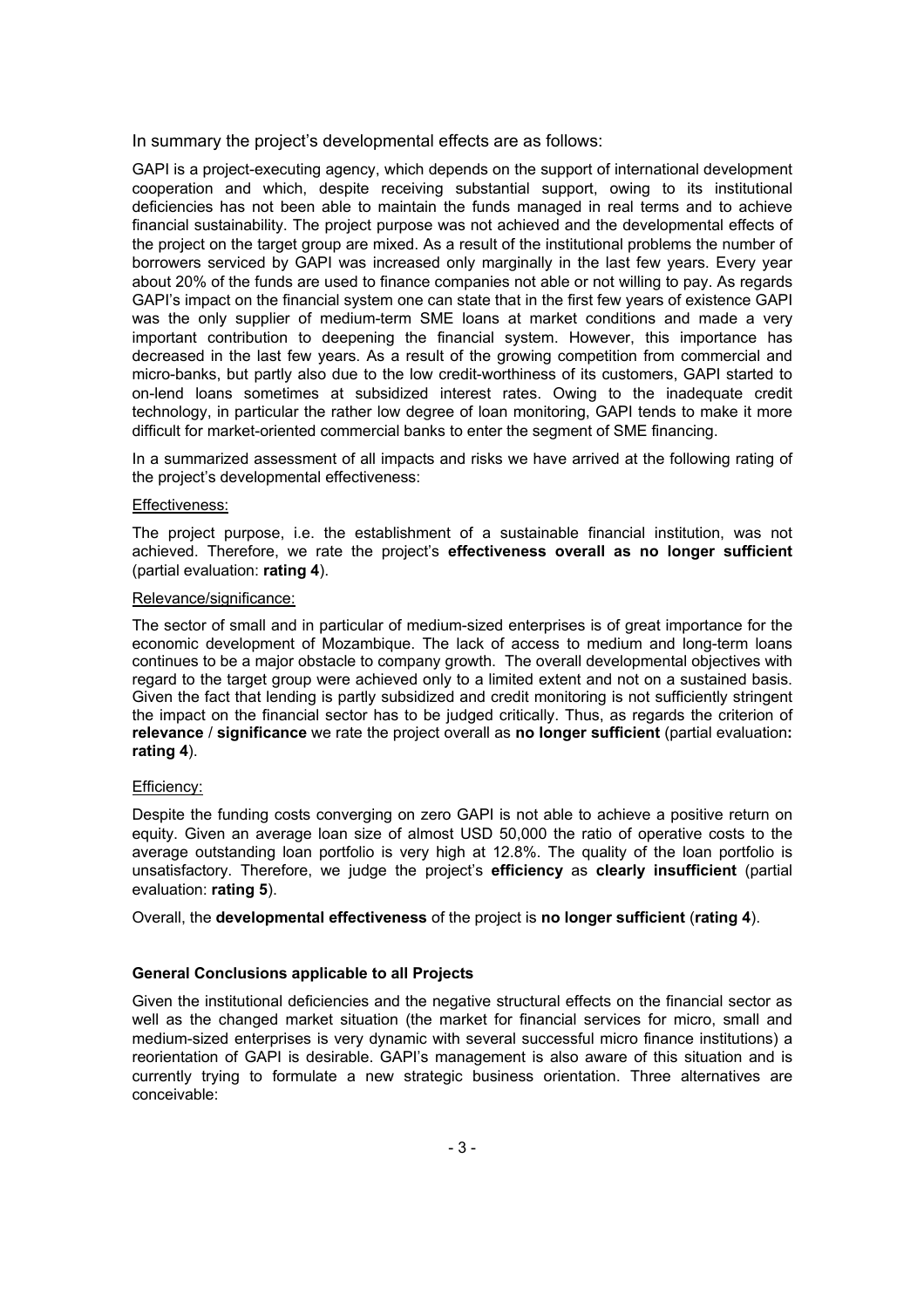## a) Acquisition of a full banking licence:

By obtaining a full banking licence GAPI would be able to expand its range of services offered (other sectors, micro and small loans with shorter terms) and to diversify its credit risk. To ensure GAPI's sustainability the introduction of savings products would be useful. The business area "advisory services" should be strictly separated from the lending business.

# b) Closing down of GAPI's lending business and expansion of advisory services:

Under this scenario and after prior best possible financial restructuring GAPI should sell its loan portfolio to its aspiring competitors (commercial banks, micro finance institutions) and concentrate on the organization and implementation of advisory and training activities.

# c) Abandoning the direct lending business and expansion of GAPI as an apex institution:

GAPI's activities as an apex institution have so far been comparatively limited. At the end of 2001 the outstanding portfolio was USD 330,000. In view of the growing market for financial services for small (and micro) enterprises, however, this field should offer a large potential. The market leaders Nuevo Banco and SOCREMO do not have sufficient funds to satisfy the strong demand. GAPI holds contacts with the most important donors and government circles and enjoys an excellent reputation with regard to the reliable management of credit lines extended under international development cooperation. In the last few months GAPI has acquired good market knowledge on the micro finance sector. Thus, major basic requirements for an apex institution are fulfilled. Moreover, the banking supervisory authority is currently completely overburdened with the supervision of the large number of micro finance institutions and could be relieved to some extent by an efficient apex institution. In order to preclude the danger of a possible exertion of political influence it is important that clear rules be defined for the selection of the participating financial institutions (e.g. maintaining the equity capital in real terms) and that such rules be laid down by law. Here, GAPI will be able to continue its advisory services as a separate field of business. The business area of direct lending is to be abandoned in the medium term.

From our point of view option c) is the most useful. Given the large number of institutional deficits the establishment of a bank offering full banking services would require many years of personnel support as well as an appropriate ownership structure. It is doubtful whether in view of the prevailing market situation such an investment makes sense at all. The commercial banks and especially the micro finance banks have clear comparative advantages in the area of SME financing and will enter the market more and more.

## **Legend**

| Developmentally successful: Ratings 1 to 3 |                                                                    |  |
|--------------------------------------------|--------------------------------------------------------------------|--|
| Rating 1                                   | Very high or high degree of developmental effectiveness            |  |
| Rating 2                                   | Satisfactory degree of developmental effectiveness                 |  |
| Rating 3                                   | Overall sufficient degree of developmental effectiveness           |  |
|                                            |                                                                    |  |
| Developmental failures: Ratings 4 to 6     |                                                                    |  |
| Rating 4                                   | Overall no longer sufficient degree of developmental effectiveness |  |
| Rating 5                                   | Clearly insufficient degree of developmental effectiveness         |  |
| Rating 6                                   | The project is a total failure                                     |  |